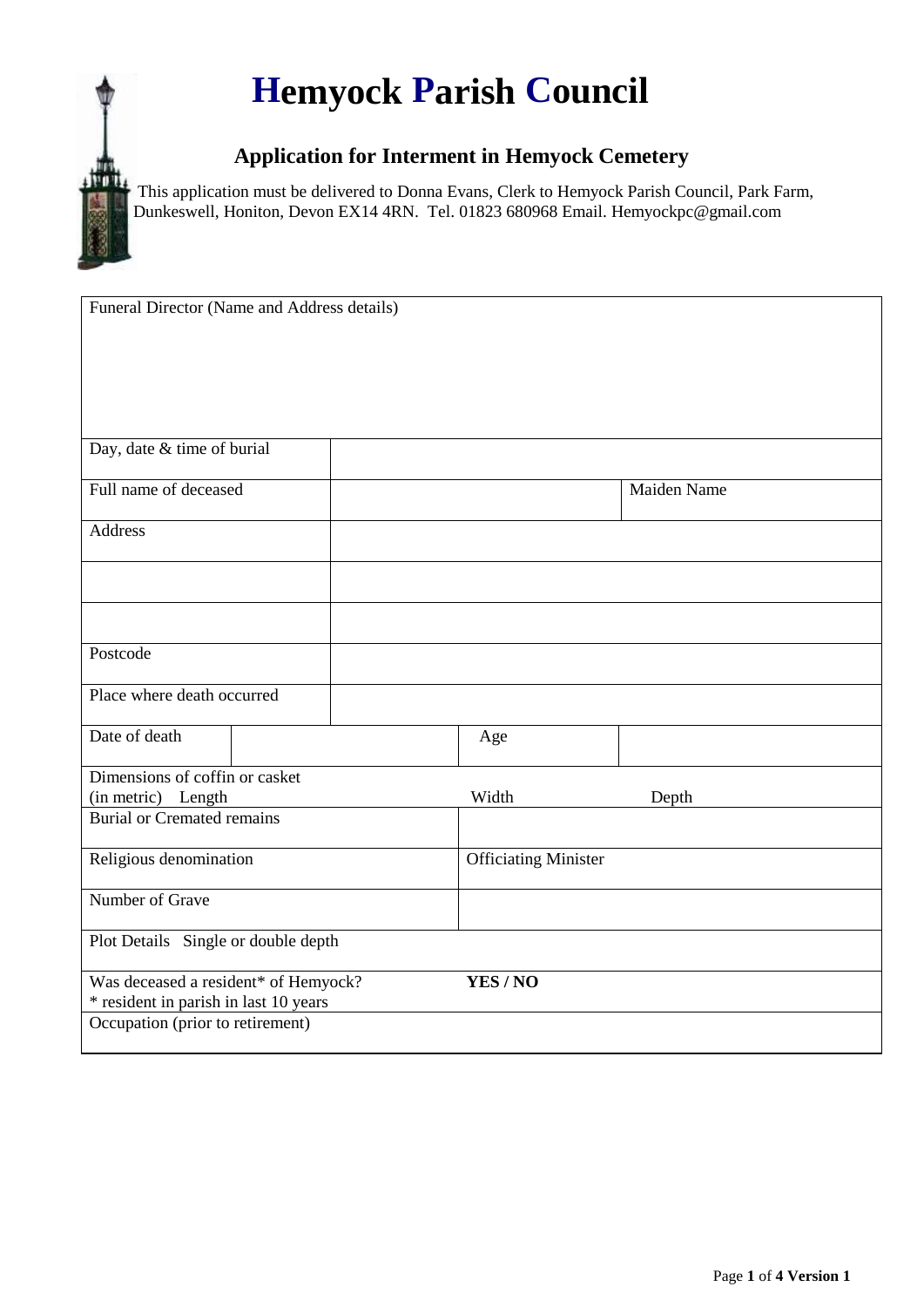| <b>Section A</b> New graves only                                                                                                                                                                                              |                                                                                                                                                                                                                                    |  |  |  |  |
|-------------------------------------------------------------------------------------------------------------------------------------------------------------------------------------------------------------------------------|------------------------------------------------------------------------------------------------------------------------------------------------------------------------------------------------------------------------------------|--|--|--|--|
| I/we would like to purchase the Exclusive Rights of Burial for 75 years.                                                                                                                                                      |                                                                                                                                                                                                                                    |  |  |  |  |
|                                                                                                                                                                                                                               |                                                                                                                                                                                                                                    |  |  |  |  |
|                                                                                                                                                                                                                               |                                                                                                                                                                                                                                    |  |  |  |  |
|                                                                                                                                                                                                                               | <u>Postcode</u>                                                                                                                                                                                                                    |  |  |  |  |
|                                                                                                                                                                                                                               |                                                                                                                                                                                                                                    |  |  |  |  |
|                                                                                                                                                                                                                               |                                                                                                                                                                                                                                    |  |  |  |  |
|                                                                                                                                                                                                                               |                                                                                                                                                                                                                                    |  |  |  |  |
|                                                                                                                                                                                                                               |                                                                                                                                                                                                                                    |  |  |  |  |
| Second Applicant Full name Title Title                                                                                                                                                                                        |                                                                                                                                                                                                                                    |  |  |  |  |
|                                                                                                                                                                                                                               |                                                                                                                                                                                                                                    |  |  |  |  |
|                                                                                                                                                                                                                               | <u>Postcode</u> Postcode Processors and the set of the set of the set of the set of the set of the set of the set of the set of the set of the set of the set of the set of the set of the set of the set of the set of the set of |  |  |  |  |
|                                                                                                                                                                                                                               |                                                                                                                                                                                                                                    |  |  |  |  |
| Relationship to deceased Law and the contract of the contract of the contract of the contract of the contract of the contract of the contract of the contract of the contract of the contract of the contract of the contract |                                                                                                                                                                                                                                    |  |  |  |  |
|                                                                                                                                                                                                                               |                                                                                                                                                                                                                                    |  |  |  |  |
|                                                                                                                                                                                                                               |                                                                                                                                                                                                                                    |  |  |  |  |
|                                                                                                                                                                                                                               |                                                                                                                                                                                                                                    |  |  |  |  |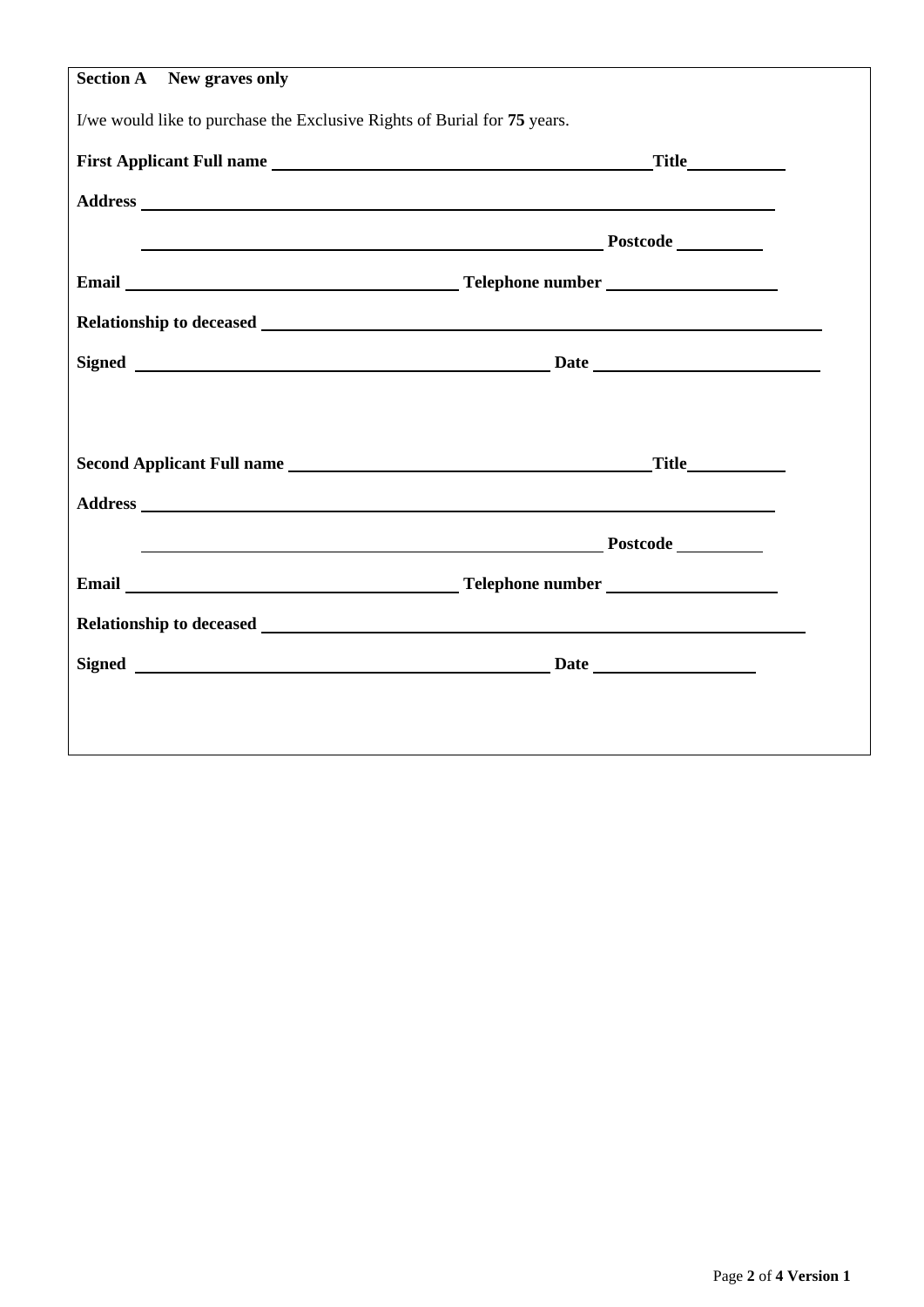| <b>Section B</b>                                                                               | <b>Previously purchased to be opened</b>                                                                       |  |  |  |
|------------------------------------------------------------------------------------------------|----------------------------------------------------------------------------------------------------------------|--|--|--|
| To be completed by the grave owner or their next of kin where the deceased is the grave owner. |                                                                                                                |  |  |  |
|                                                                                                |                                                                                                                |  |  |  |
|                                                                                                |                                                                                                                |  |  |  |
|                                                                                                | I am/we are the registered owner(s) of the grave / next of kin / executor of the owner (delete as appropriate) |  |  |  |
|                                                                                                |                                                                                                                |  |  |  |
|                                                                                                |                                                                                                                |  |  |  |
|                                                                                                | Postcode Postcode                                                                                              |  |  |  |
|                                                                                                |                                                                                                                |  |  |  |
|                                                                                                |                                                                                                                |  |  |  |
|                                                                                                |                                                                                                                |  |  |  |
|                                                                                                |                                                                                                                |  |  |  |
|                                                                                                |                                                                                                                |  |  |  |
|                                                                                                |                                                                                                                |  |  |  |
|                                                                                                |                                                                                                                |  |  |  |
|                                                                                                |                                                                                                                |  |  |  |
|                                                                                                |                                                                                                                |  |  |  |
|                                                                                                |                                                                                                                |  |  |  |
|                                                                                                |                                                                                                                |  |  |  |

**N.B. Hemyock Parish Council can only authorise the opening of a purchased grave with the permission of the owner or to inter the owner. In all other cases ownership must be transferred to someone who can legally prove that they are entitled to receive these ownership rights. Whilst the Parish Council will offer all assistance in establishing the means of transfer, responsibility remains with the funeral director to have clarified this matter BEFORE Booking.**

**We will not pass your personal information to external individuals or organisations unless there is a legal obligation to do so.**